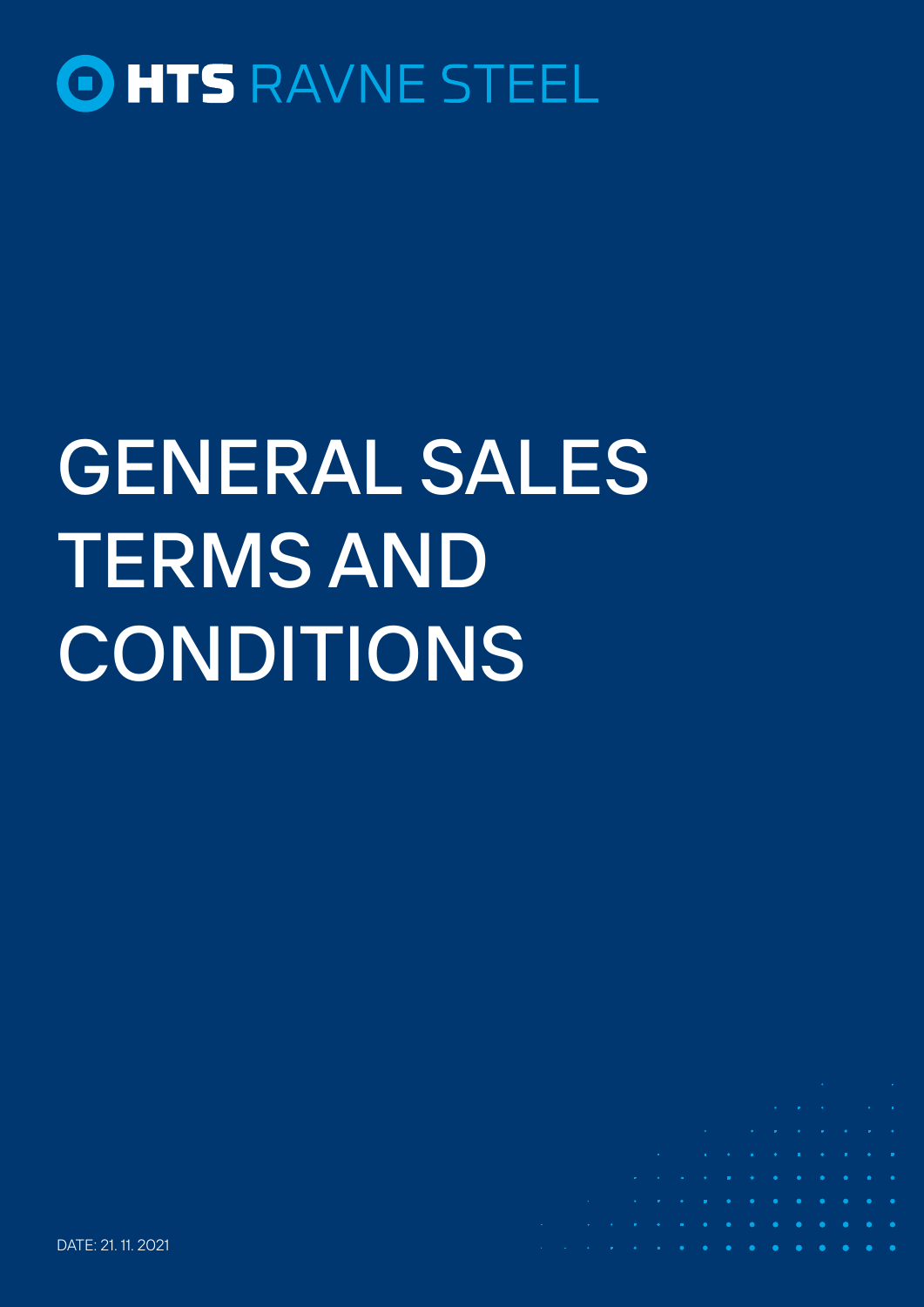### GENERAL SALES TERMS AND CONDITIONS 21.11.2021

# 1. General

- 1.1 These General Sales Terms and Conditions apply to all offers and to every sale and/or delivery of goods or service implemented by the company Ravne Steel Center d.o.o. (RSC d.o.o.).
- 1.2 Buyer's and/or orderer's or any other conditions which are different from our General Sales Terms and Conditions are not binding for us, except if previously confirmed by RSC d.o.o. in writing.
- 1.3 An agreement on deviation of individual items from any item from the General Sales Terms and Conditions of the company RSC d.o.o. confirmed in writing has no influence on the remaining items and/or stipulations of these General Sales Terms and Conditions.
- 1.4 By entering into an agreement with the company RSC d.o.o., the buyer and/or orderer accepts and/or acknowledges these General Sales Terms and Conditions which complete any separate agreemens between contracting parties and they are binding on both parties.

### 2. Offers, inquiries

- 2.1 All offers by the company RSC d.o.o. are binding on the company by the date specified in the offer.
- 2.2 Proforma-Invoice issued shall be deemed as an offer. In such event, obligations of the company RSC d.o.o. start running from the date when Proforma-Invoice amount is paid, however, only if payment is made within the time limit as specified in the Proforma-Invoice. If payment according to Proforma-Invoice is made after the time limit in Proforma-Invoice, then RSC d.o.o. is not bound to fulfill its obligations if it has informed the buyer and/or orderer of this within 8 days. In such event, RSC d.o.o. binds itself to return complete value received according to Proforma-Invoice within 8 days from such notification.
- 2.3 Offer contains all essential elements of an agreement which means that when offer is accepted, the agreement is concluded as well.
- 2.4 Buyer's and/or orderer's inquiry submitted prior to an offer given by RSC d.o.o. shall be deemed as an order. Agreement is concluded when RSC d.o.o. has confirmed such order in writing.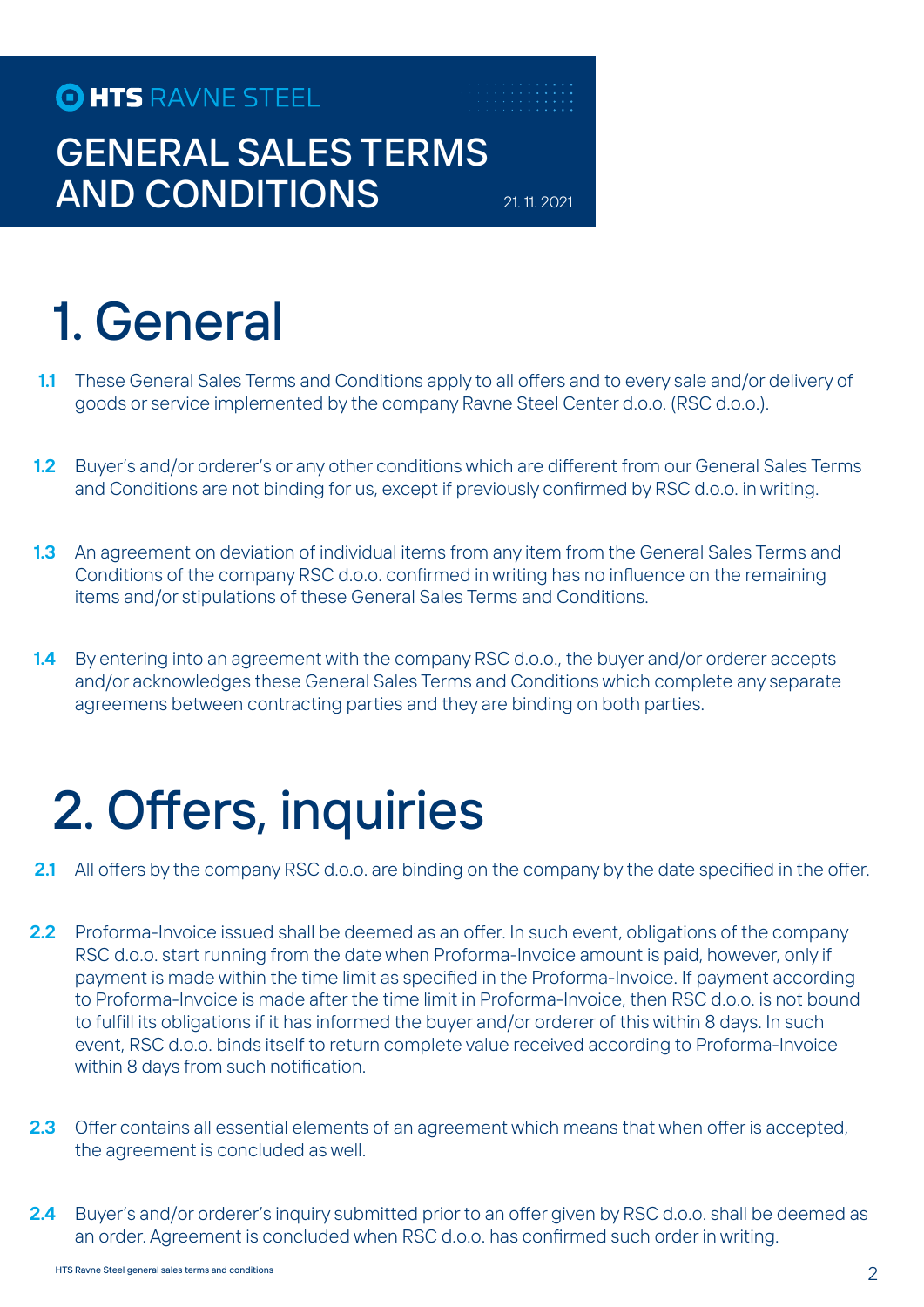### GENERAL SALES TERMS AND CONDITIONS 21.11.2021

# 3. Conclusion of Agreement

- **3.1** Any legally valid consent of intention between the buyer and/or orderer and the company RSC d.o.o. shall be deemed as conclusion of an Agreement, in particular a written acceptance of the offer submitted by the company RSC d.o.o. to the buyer and/or orderer and a written confirmation by the company RSC d.o.o. of the order given by the buyer and/or orderer prior to the offer.
- **3.2** Obligations of RSC d.o.o. towards buyer and/or orderer from the concluded Agreement are legally binding upon RSC d.o.o. from the conclusion of the Agreement onwards.
- **3.3** If the buyer and / or the client terminates the contract, the provisions of the Obligations Act apply. In any case, RSC d.o.o. claim compensation for any costs and damages incurred in connection with the termination of the contract.

### 4. Prices

- 4.1 Our prices are understood as »ex works RSC d.o.o. (loaded)«, unless the offer, which was accepted, or the order confirmation or any other document representing a concluded sales Agreement with the buyer and/or orderer stipulates a different agreement.
- 4.2 Agreement on price forms an integral part of the Agreement.

### 5. Payment Terms

- **5.1** Payment term is the deadline when the complete amount of individual invoice originating from the concluded Agreement has to be remitted to the bank account of RSC d.o.o. as specified in the invoice. Payment shall be considered as effected when money has come to the bank account of the company RSC d.o.o.
- **5.2** Unless otherwise agreed in writing, all invoices must be paid to the bank account of RSC d.o.o. and without deductions within 30 days from the date of issue of the goods.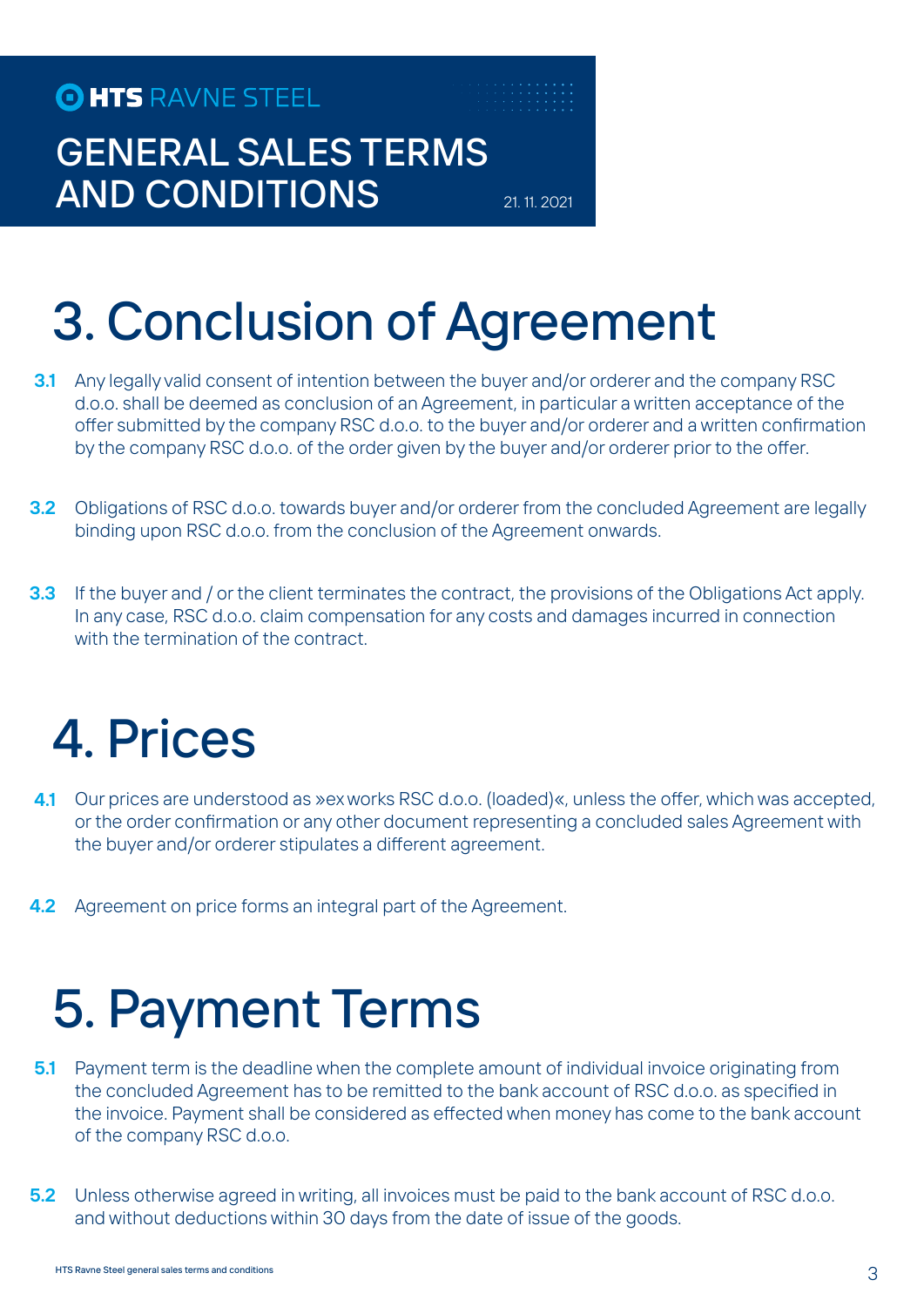### GENERAL SALES TERMS AND CONDITIONS 21. 11. 2021

- **5.3** A discount for payment (early payment discount) in cash requires a separate agreement. This discount can be granted only if the buyer and/or orderer has no outstanding debt against RSC d.o.o.
- 5.4 If customer and/or orderer is in delay with payment, he also has to pay legal interest for default, unless there is an explicitly different agreement made.
- 5.5 If buyer's and/or orderer's payment was postponed by RSC d.o.o., and it is not settled in full value even in such a deferred payment term, the invoice shall be considered as fully due for payment already on the first date of maturity which means that buyer and/or orderer shall be liable to pay legal interest of default already from that date of maturity till payment. By accepting these General Sales Terms and Conditions, the buyer and/or orderer waives any objection to such postponed maturity and he acknowledges the first agreed maturity as the only undisputed maturity of invoice.
- 5.6 If buyer and/or orderer is in arrears with payment of two or more invoices, or if his essential reduction of financial solvency or bad property status or a heavy financial situation becomes known, and if he cannot provide sufficient security as required by RSC d.o.o., then all existing claims shall fall due for immediate payment. RSC d.o.o. shall then have the right to execute all open deliveries only on the basis of an advance payment or it can withdraw from the Agreement in a reasonable time; in any case, RSC d.o.o. can claim damages if it has suffered any legally acknowledged damage in this connection. In addition, RSC d.o.o. shall be entitled to prohibit any further disposal or sale and processing of the supplied goods, and to demand their return shipment at the expense of buyer and/or orderer. The buyer provides already now his agreement to returning the supplied goods in such events.
- 5.7 If parties agree on payment with L/C, then such L/C shall be irrevocable and confirmed. If L/C is not opened by the agreed date or if it does not comply with the agreed or common commercial conditions, then RSC d.o.o. shall be entitled to withdraw from the Agreement and to charge the cost it has suffered in this connection.
- 5.8 In the event that substantive defects are brought into force for the supplied goods, payment term does not automatically prolong. Payment term shall be prolonged only after the company RSC d.o.o. has acknowledged in writing first that the supplied goods contained substantive defects.
- 5.9 If buyer and/or orderer is essentially in delay with payment of at least one invoice, RSC d.o.o. is entitled to change payment term for currently ordered goods or even to withdraw from the order, whereby the buyer and/or orderer cannot make any claims whatsoever against RSC d.o.o.as a result of such change of Agreement and/or such withdrawal from the Agreement.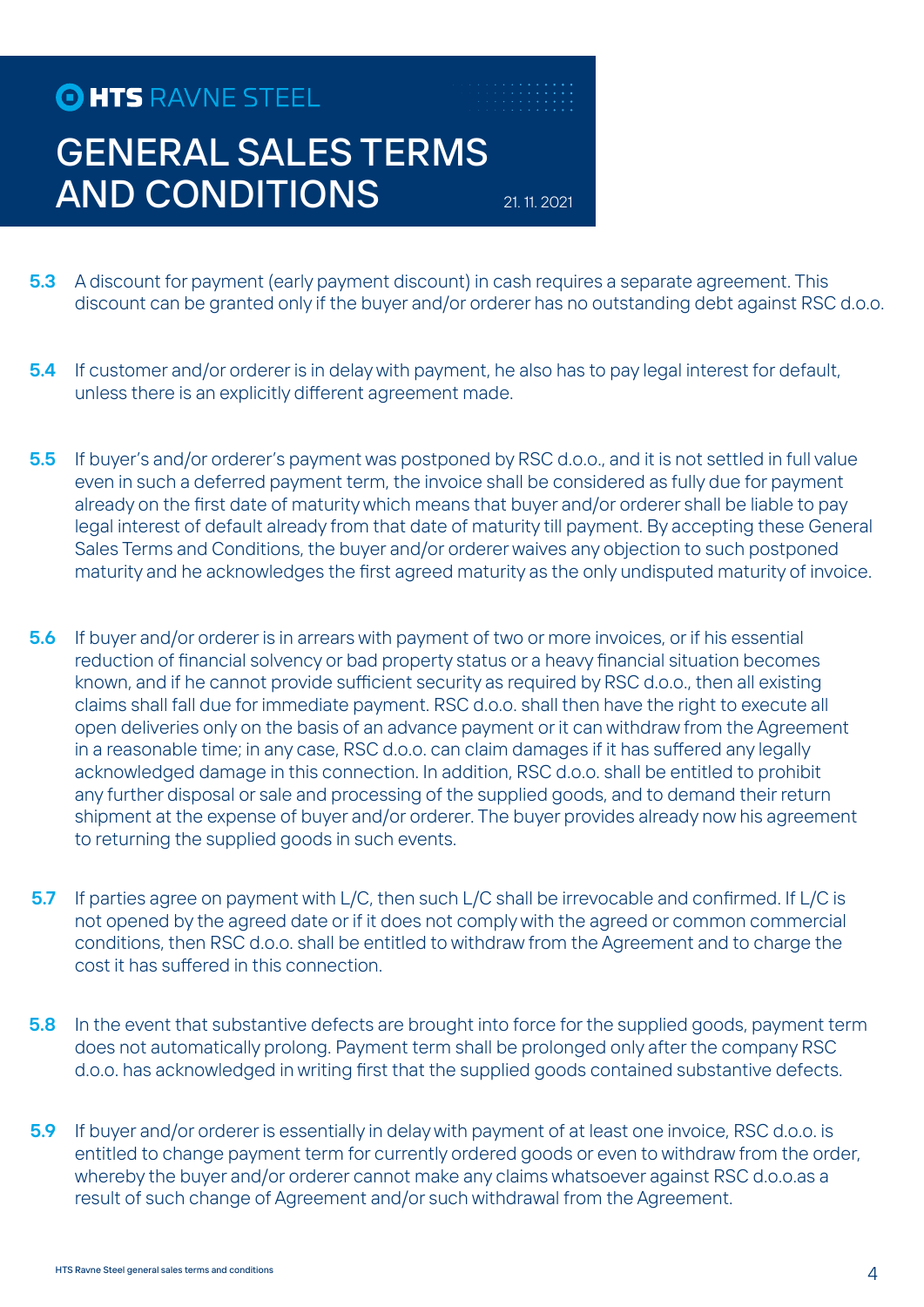GENERAL SALES TERMS AND CONDITIONS 21.11. 2021

### 6. Reservation of Proprietary Rights

- 6.1 RSC d.o.o. shall retain its proprietary rights over the supplied goods until fully paid and/or until buyer and/or orderer has fully fulfilled his obligations in connection with the supplied goods, including payment of any cost for reminders and default interest.
- 6.2 Buyer and/or orderer shall participate in all measures necessary to protect the ownership and/or proprietary right of the company RSC d.o.o. over the sold goods, which are subject to reservation of proprietary rights, until he has fulfilled all his obligations.
- 6.3 All claims and and additional rights out of sale under reservation of proprietary rights also apply to goods which are meant for further processing. In such event, RSC d.o.o. shall obtain a coownership right on the new object in proportion to the value of its goods (under its reservation of proprietary rights) to their complete value.

### 7. Delivery Term

- 7.1 Delivery term and/or date of delivery is the date which is written in the Agreement as the date on which RSC d.o.o. fulfills its delivery obligation in accordance with Agreement.
- 7.2 The agreed delivery term and/or date of delivery shall be met. Unless a firm date is defined as delivery date, delivery term shall start running on the date when Agreement is concluded which also indicates the date when buyer and/or orderer has accepted the offer and/or when RSC d.o.o. has confirmed the order.
- 7.3 In case of a delayed delivery, RSC d.o.o. shall inform hereof the buyer and/or orderer and name a new delivery term and/or delivery date.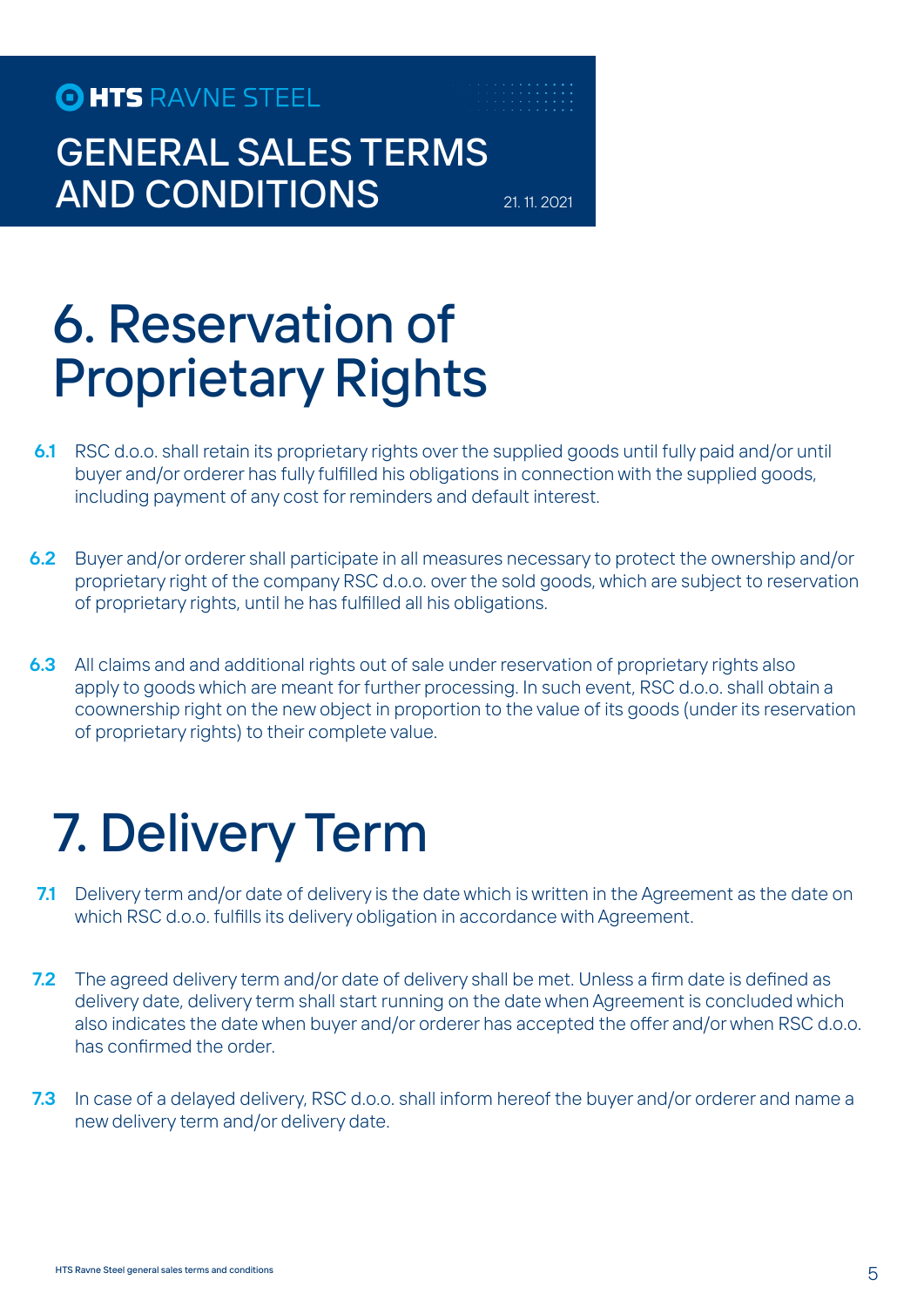### GENERAL SALES TERMS AND CONDITIONS 21. 11. 2021

7.4 Delivered quantities of ordered goods have to comply with international standards. Deviations are possible if expressly confirmed. If buyer and/or orderer receives larger quantity delivered, the same price shall be paid for these goods as applicable for the agreed quantity. The tolerances and requirements of the measurement protocol with respect to piece size are as follows:

· cutting tolerance and flatness of pieces whose dimensions are less than 500 x 500 mm are cut in the tolerance range -1; +3 mm.

· the cutting tolerance and straightness of pieces larger than 500 x 500 mm are cut in the tolerance range:

- a) dim. A or B from 500 to 700 mm tolerance -1; +4 mm,
- b) dim. A or B from 700 to 900 mm tolerance -1: +5 mm,
- c) dim. A or B from 900 mm onwards tolerance -1; +7 mm.

If the customer does not specify whether the dimensions already include machining allowance, RSC d.o.o. notes that the required dimensions already include a minimum allowance of 5 mm per final, machined dimension.

7.5 International Commercial Terms of the International Chamber of Commerce in Paris (INCOTERMS shall apply, as amended from time to time, except for conditions which are explicitly subject to a different agreement. The actual sales Agreement (evident from accepted offer and/or order confirmation) contains a specific INCOTERMS regulation which applies.

### 8. Packing, Shipment, Transfer of Risk

- 8.1 Price given in our offers and in the Agreement excluded packaging and protection as necessary to prevent any damage arising under normal transport conditions during transport to the destination specified in the Agreement. All deviations have to be agreed upon in writing.
- 8.2 The place of surrender and/or dispatch is stipulated in each Agreement.
- 8.3 The risk of damage and/or loss of goods shall be evaluated in consideration of INCOTERMS rules as agreed in each separate case.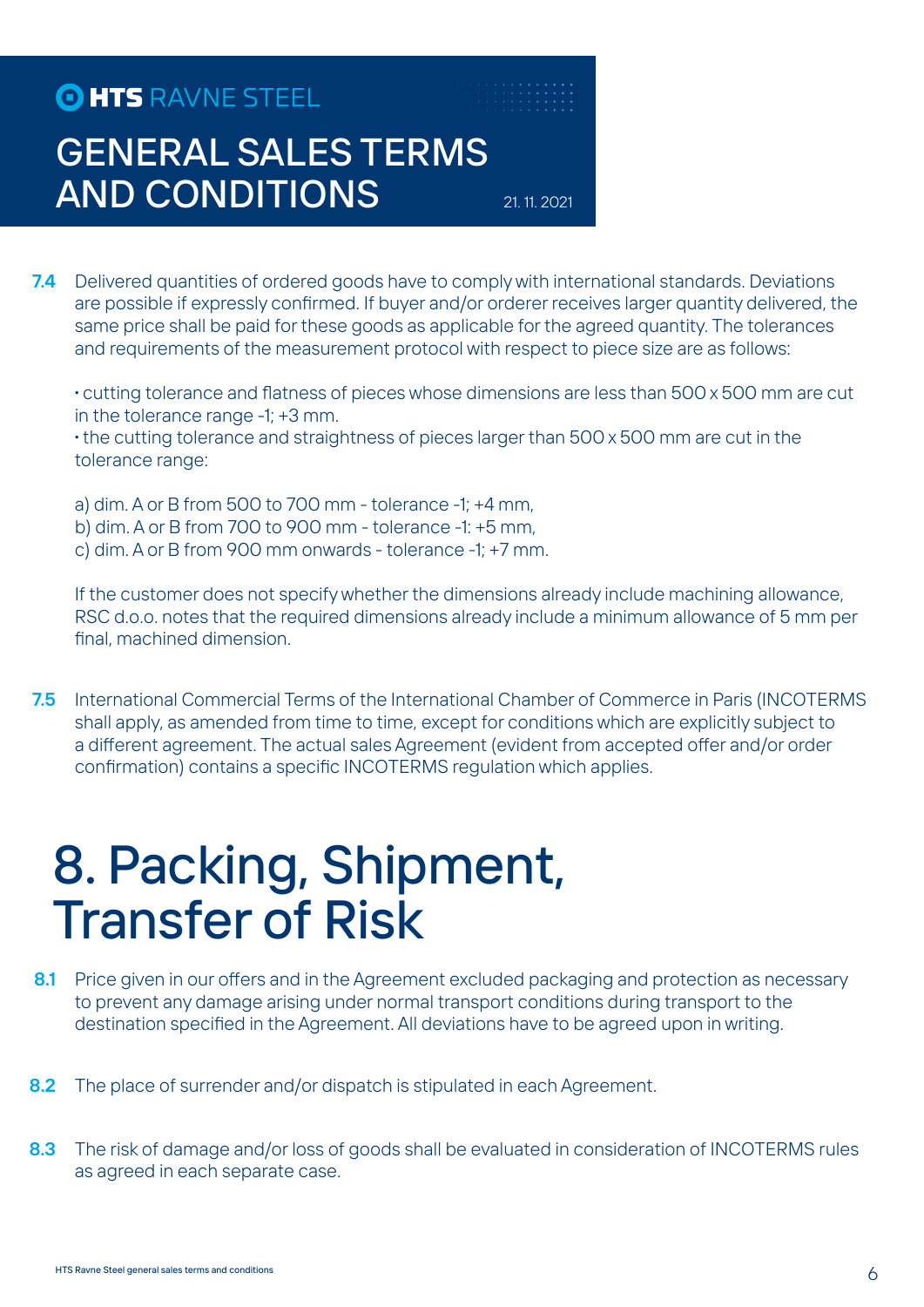GENERAL SALES TERMS AND CONDITIONS 21. 11. 2021

# 9. Samples, Patterns, Trade Mark

- **9.1** Production means (patterns, samples, tools, drawings, etc.) owned by any of the contracting parties cannot be sold, put in pledge or in any way alienated or encumbered by the other contracting party without a prior written permission of the owner nor is a third person allowed to have access to these or to use these for a third person.
- 9.2 Goods bear the symbol of the company RSC d.o.o. and the trade name of the company RSC, d.o.o., except if there is a different agreement.

## 10. Liability for Defects

- 10.1 RSC d.o.o. shall be liable for the quality of the supplied material in accordance with technical data and Agreement made between both contracting parties.
- 10.2 All claims from the title of defects which are submitted have to be sent by the buyer and/or orderer in writing to the address of the company RSC d.o.o. or on e-mail info@rsc.si.
- 10.3 Buyer has to notify the supplier in writing of any deviation in the quantity or quality of the supplied goods and/or he has to send a claim within 8 days after the receipt of goods at the latest. The same applies to the ordering party in regard to services.
- 10.4 Buyer has to file a written claim for hidden defects and/or hidden deviations of quality immediately after their discovery, however, no later than within 6 months from the receipt of goods, and he has to attach adequate samples and data, or he loses all his rights from this title. The same applies to the ordering party in regard to services.
- **10.5** If claims are not provided in due time, goods shall be considered to completely comply with demands and the buyer and/or orderer loses all his rights from the title of defects on goods.
- 10.6 If demanded by the company RSC d.o.o., the buyer and/or orderer has to immediately return the claimed goods and/or individual samples as necessary for examination of justification of the claim. Otherwise, RSC d.o.o. cannot evaluate if the claim is justified and can then also not be held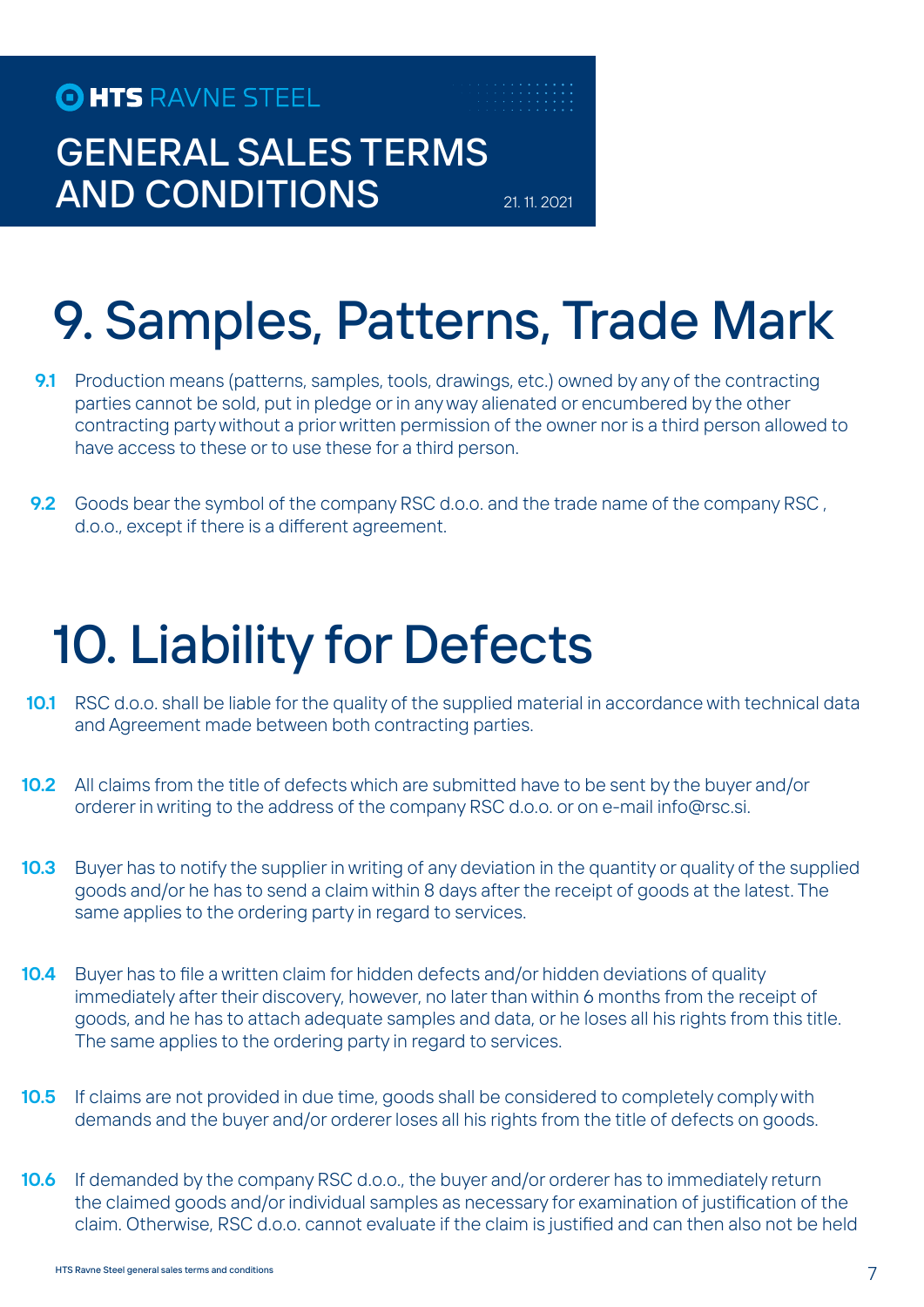### GENERAL SALES TERMS AND CONDITIONS 21.11.2021

liable for elimination of defects. Its obligations shall start running only after the receipt of claimed goods and/or separate samples.

- 10.7 RSC d.o.o. binds itself to provide a reply to claims within 30 days after the receipt of sample at the latest.
- 10.8 If claims for inspection to be implemented by RSC d.o.o. are found justified, RSC d.o.o. has to grant the buyer one of the following options:

· goods are taken back and replaced by faultless goods – hereunder providing another goods free of defect, or

· goods are taken back, costs reimbursed, or

· buyer and/or orderer keeps goods with a defect, receiving a lower purchase price. If inspection carried out by RSC d.o.o. confirms justification of claims, then the orderer hasto receive one of the following options:

- · defect is eliminated within a reasonable term, or
- · defect is not eliminated and the orderer is granted a lower purchase price.

Any of the above options for the buyer and/or orderer has to be agreed upon expressly by both contracting parties.

- 10.9 If buyer's and/or orderer's claim is acknowledged as justified, RSC d.o.o. then binds itself to eliminate the defect in the shortest possible time limit.
- 10.10 Any claim resulting from inadequate use of goods, unauthorized or incompetent interference into goods, as well as from inadequate, deficient or negligent handling with goods shall be excluded from any consideration.

### 11. Confidentiality

11.1 Both contracting parties shall keep confidential and not disclose to a third party any business information obtained in connection with the concluded agreement which contains these General Sales Terms and Conditions as its integral part.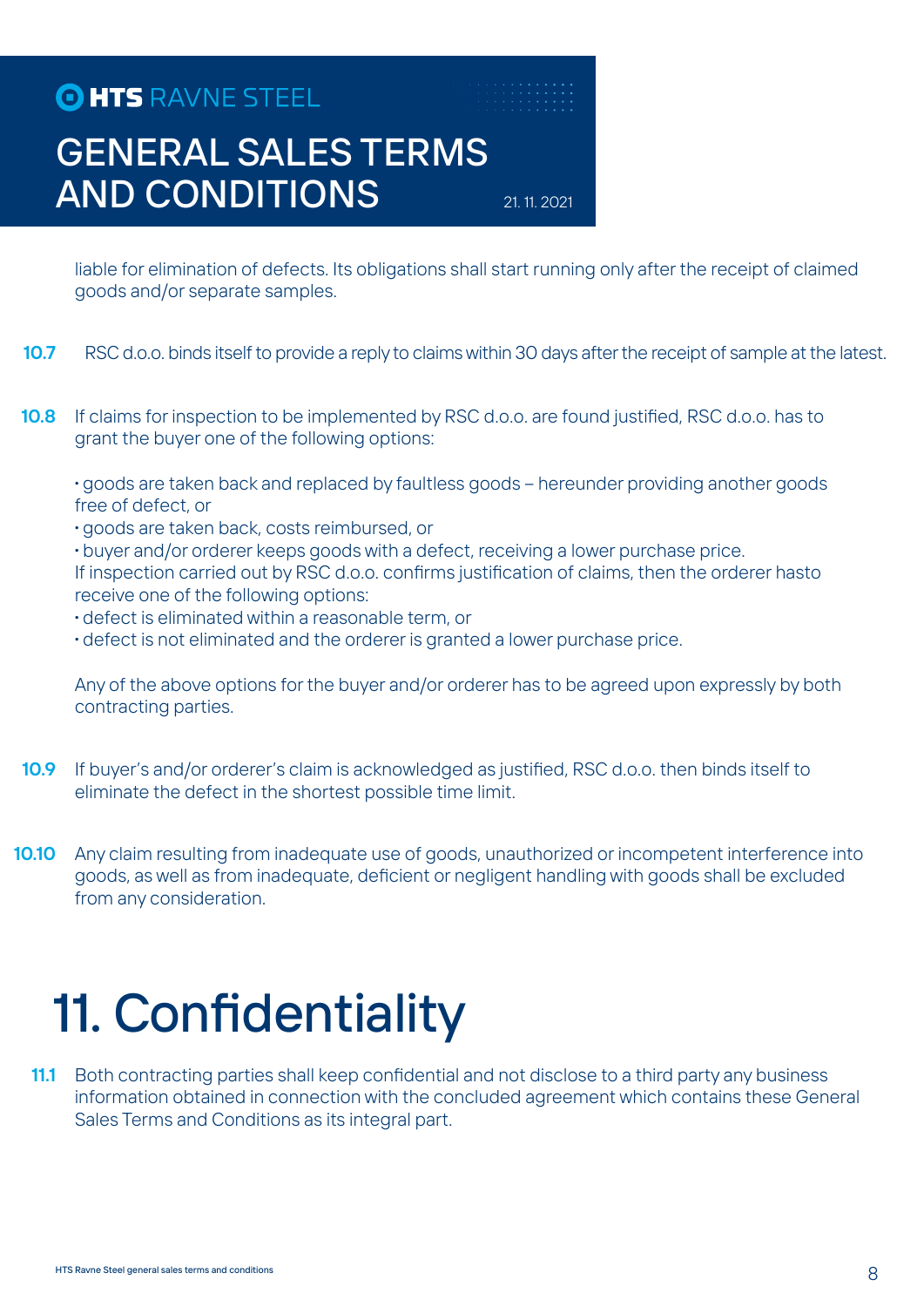#### GENERAL SALES TERMS AND CONDITIONS 21. 11. 2021

## 12. Force Majeure

- 12.1 In case of Force Majeure, contracting parties shall be exempt from fulfilling their contractual obligations for the same extent of time to which they are hinderd from meeting their obligations as a result of Force Majeure consequences. Should these consequences exceed the period of three (3) months, adequate measures are to be taken to protect each party's interest.
- 12.2 Force Majeure refers to events which may appear after concluding the Agreement due to unforeseen and unexpected events which are acknowledged as Force Majeure by the Slovenian court.

### 13. Applicable Law

13.1 Stipulations of the Slovenian national law shall apply to the circumstances which are not defined in these General Sales Terms and Conditions, in particular the Slovenian Code of Obligations. The application of Vienna Convention is expressly excluded.

### 14. Disputes

14.1 Any disputes arising from or in connection with the Agreement concluded between buyer and orderer on one side, and RSC d.o.o. on the other one, which contains these General Sales Terms and Conditions as its integral part, shall be solved by the court of competent subject-matter and territorial jurisdiction (for the registered seat of the company RSC d.o.o.) in the Republic of Slovenia.